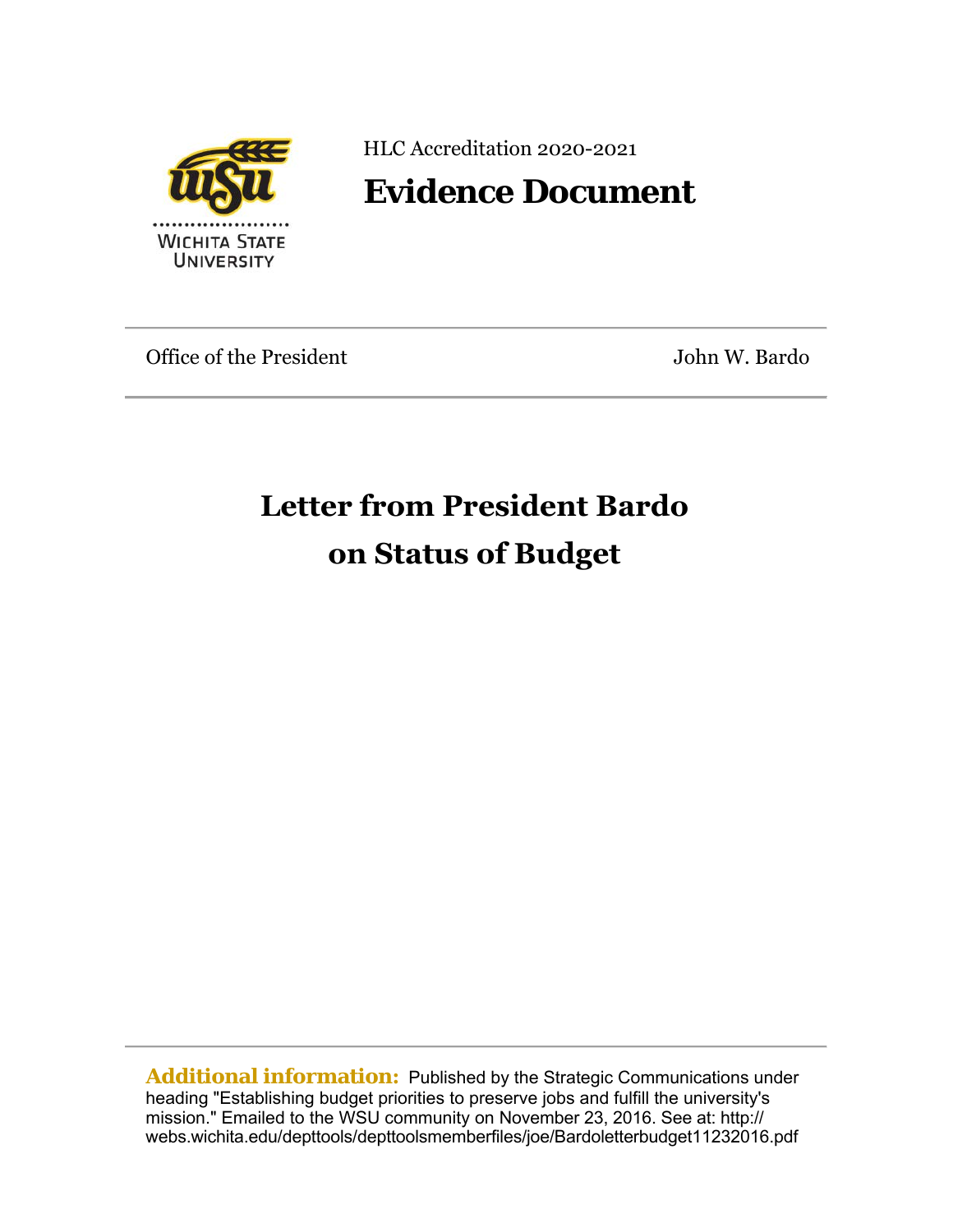

November 23, 2016

Colleagues,

I want to thank everyone who took part in the discussion Friday regarding the state's budget situation. As those who were present are aware, this is just the beginning of a conversation regarding how we will together handle any potential budget cuts necessitated by shortfalls in the State General Fund (SGF).

As I announced on Friday, I am assembling a special budget advisory committee. I have asked the presidents of the Faculty Senate, the UP Senate, and the USS Senate to serve on this committee, and for SGA to provide the name of a student who has a strong background in business to serve as the SGA representative. The committee will be co-chaired by the Provost and the Vice President for Finance and Administration. I will share with you the names of the other members of the committee over the next several weeks.

It is important to remember as we go through the remainder of this academic year, that the shortfall affects only areas of the university funded by SGF and tuition. Areas funded by fees, grants, gifts and auxiliary income are not affected. Likewise, development on the Innovation Campus that is being paid for by private investment, grants and bonds is not affected. Also, parking fees will pay for the RSC parking garage and those funds cannot be moved to replace SGF funding. Cutting those areas or stopping their operations will have no impact on the SGF-funded areas and can hurt the university's ability to recover from the current budget situation.

Just to summarize where we are:

- State revenue shortfalls are estimated at \$346 million for this fiscal year and more than \$400 million for next fiscal year. As of today, we have had no instruction from the state regarding any budget allotment or potential reductions for next year. This current process is intended as a means to plan for potential cuts so that we minimize damage to the university should budget reductions be required.
- All budget information is public and the 2017 annual operating budget is available on the Faculty/Staff tab in MyWSU. Click on the 2017 Adopted Operating Budget link or go to [http://wichita.edu/2017budget.](http://wichita.edu/2017budget)
- In consultation with the advisory committee, we will look for organization and process improvements to save money. For example, numerous universities have adopted service centers to handle common tasks in areas such as human resources and finance.